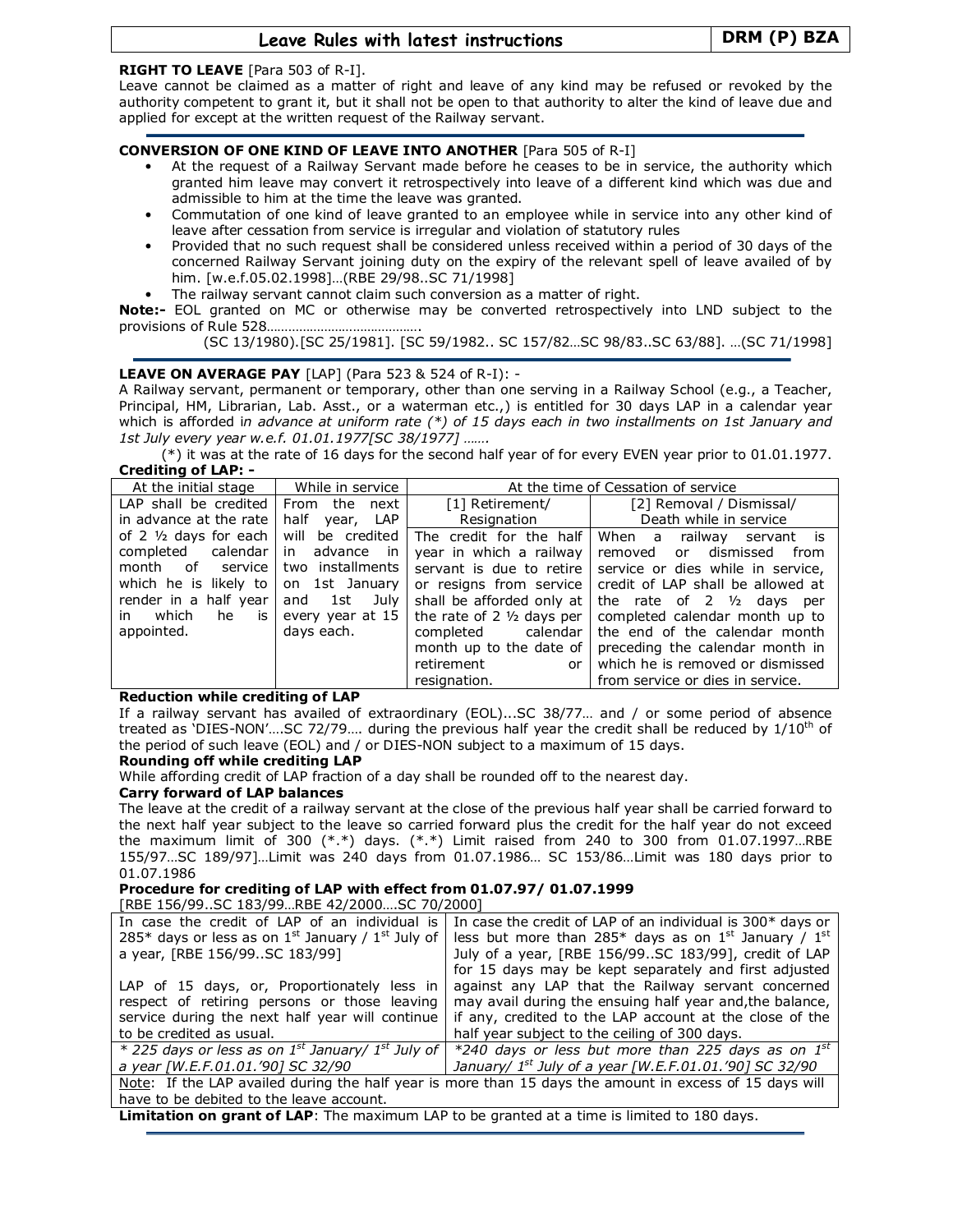# Leave Rules with latest instructions Fig. 2014 | DRM (P) BZA

# LEAVE ON HALF AVERAGE PAY [LHAP] (Para 526 of R-I):

A Railway servant, permanent or temporary, (\*) including the one serving in a Railway School is entitled for 20 days LHAP in a calendar year afforded in advance in two installments on 1st January and 1st July every year at 10 days each W.E.F 01.01.1986.. [SC 90/86]…(\*) ACS 116…RBE 57/2011….SC 60/2011 Prior to 01.01.1986, no advance credit of LHAP was given and the method was to credit 20 days on completion of one year service. After grant of such 20 days credit of LHAP in the middle of the year, the next credit will be afforded on  $1<sup>st</sup>$  of the next year proportionately for the period balance period up to 31 $<sup>st</sup>$ </sup> December and later by giving 20 days thereafter for every year.

# Crediting of LHAP

| At the initial stage  | While in service    | At the time of cessation of service |                                   |  |  |
|-----------------------|---------------------|-------------------------------------|-----------------------------------|--|--|
| LHAP shall be         | From the next half  | [1] Retirement /                    | [2] Removal / Dismissal/ Death    |  |  |
| credited in advance   | year, LHAP will be  | Resignation                         | while in service                  |  |  |
| at the rate of 5/3    | credited in         | The credit for the half year        | When a<br>railway servant is      |  |  |
| days for each         | advance in two      | in which a railway servant          | removed or dismissed<br>from      |  |  |
| completed calendar    | installments on 1st | is due to retire or resigns         | service or dies while in service, |  |  |
| month of service      | January and 1st     | service<br>shall be<br>from         | credit of LAP shall be allowed at |  |  |
| which he is likely to | July every year at  | afforded only at the rate of        | the rate of 5/3 days<br>per       |  |  |
| render in a half year | 10 days each.       | 5/3 days per completed              | completed calendar month up       |  |  |
| in which he is        |                     | calendar month up to the            | to the end of the calendar        |  |  |
| appointed.            |                     | date of Retirement or               | month preceding the calendar      |  |  |
|                       |                     | Resignation.                        | month in which he is removed      |  |  |
|                       |                     | [SC 90/86]                          | or dismissed from service or      |  |  |
|                       |                     |                                     | dies in service. [ SC 90/86]      |  |  |

# Reduction while crediting of LHAP

Where a period of absence or suspension of a railway servant has been treated as 'dies-non' in a half year, the credit to be afforded to his half pay leave account at the commencement of next half year, shall be reduced by one-eighteenth  $[1/18<sup>th</sup>]$  of the period of 'dies-non', subject to a maximum of 10 days.

# Rounding off while crediting LHAP

↔ While calculating the completed months of service the month may be rounded off to the next higher if it exceeds more than 15 days (e.g., if a railway servant has completed a year's service as on 11<sup>th</sup> May 1985, he may be given the benefit of LHAP from May 1985 [since it exceeds 15 days] to December1985 for 13 days viz 5/3 X 8= 13 ½)..SC 90/86

↔ While affording credit of LHAP fraction of a day shall be rounded off to the nearest day.

# Carry forward of LHAP balances: -

The leave at the credit of a railway servant at the close of the previous half year shall be carried forward to the next half year.

[Note: - There is no maximum limit on its accumulation as in the case of LAP].

Limitation on grant of LHAP at one spell: - The amount of LHAP that can be availed of in one spell irrespective of its being combined with any other kind of leave or not shall be limited 24 months. [This limit is, however is not applicable in case of commuted leave availed under Rule 527 of IREC-I). The LHAP may be granted on medical certificate or on private affairs,

Provided that in the case of railway servants, not permanently employed, no LHAP shall be granted unless the authority competent to grant leave has reasons to believe that the railway servant will return to duty on its expiry, except in the case of a railway servant who has been declared completely or permanently incapacitated for further service by a medical authority…

If a railway servant is on leave on the day on which he completes a year of service, he shall be entitled to half pay leave without having to return to duty.

# Other aspects [LAP/LHAP]

Decided that LAP/LHAP at credit of the employee should be endorsed on the leave application whenever leave is applied for and the employee to note the same. [SC 145/77…SC 84/79].

- Decided that instead of issuing individual leave orders, on sanction of leave, a consolidated leave orders may be issued in a fort-night [say 20<sup>th</sup> of the month for those who proceed on leave between 1<sup>st</sup> and  $15<sup>th</sup>$ ; and on  $5<sup>th</sup>$  of the next month for those who proceed on leave between  $16<sup>th</sup>$  ant the last working day of the previous month.. these dates may vary to suit local conditions…..]..[SC 111/78]
- LAP should not be denied ordinarily, especially in the last ten years of career [SC 154/86]...[RBE 133/2001…SC 156/2001]

The period spent on study leave shall be counted for earning of both LAP & LHAP w.e.f.04.01.2011….[RBE 01/2011….SC 06/2011].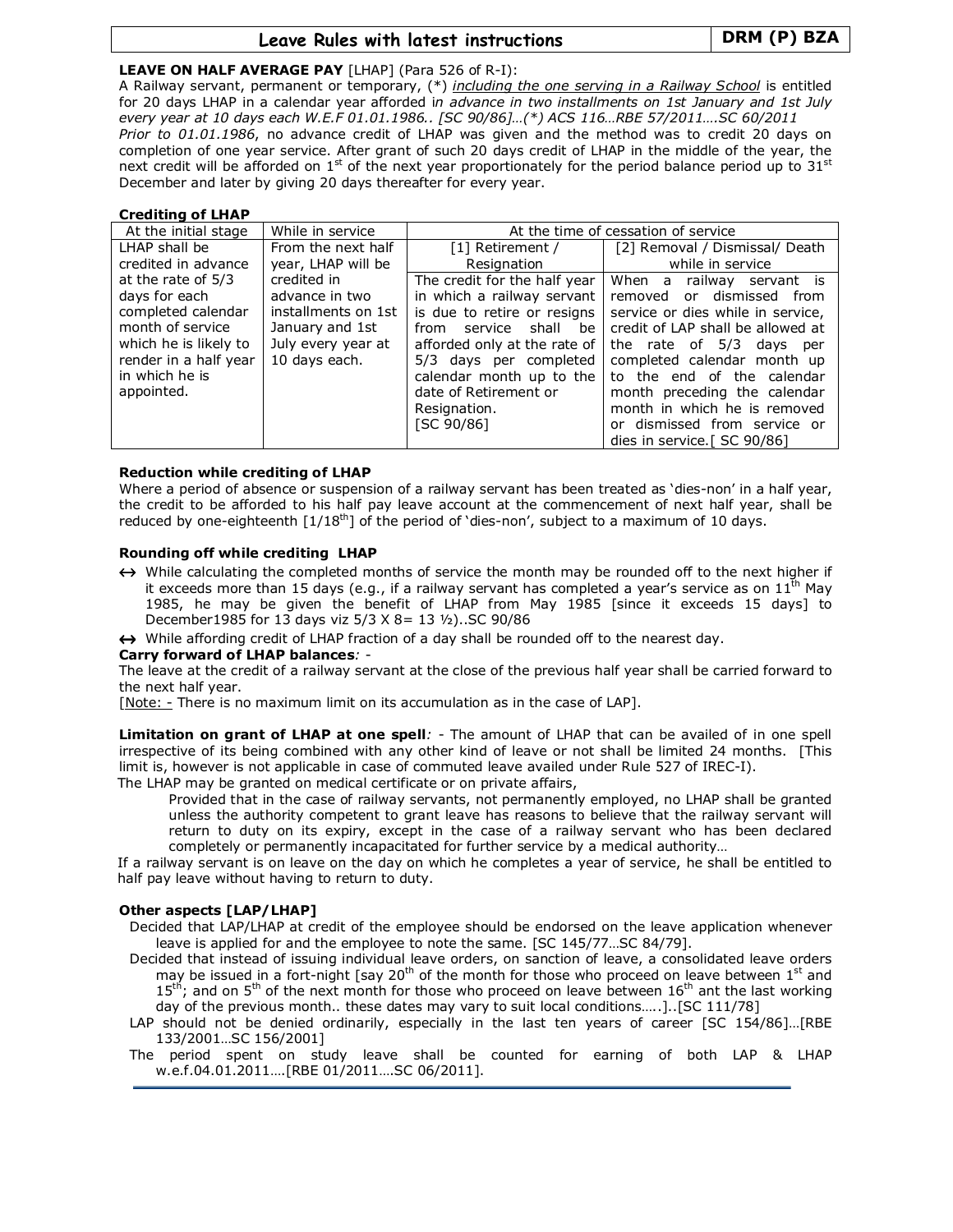# Leave Rules with latest instructions Fig. 2014 | DRM (P) BZA

COMMUTED LEAVE (Para 527 of R-I): - Commuted leave not exceeding half the amount of LHAP due may be granted on medical certificate to railway servant subject to the following conditions: -

- A] The authority competent to grant leave is satisfied that there is reasonable prospect of the railway servant returning to duty on its expiry;
- B] When commuted leave is granted, twice the amount of such leave is debited against the LHAP;
- C] No limit to the number of days of commuted leave to be availed of during the entire service;
- D] LHAP up to a maximum of 180 days shall be allowed to be commuted during the service where such leave is utilized for an "APPROVED COURSE OF STUDY" which is certified to be in the public interest by the leave sanctioning authority;
- E] Where a railway servant who has been granted commuted leave and resigns from service or at his request is permitted to retire voluntarily without returning to duty, the commuted leave shall be treated as LHAP and the difference between the leave salary in respect of commuted leave and LHAP shall be recovered; Provided that no such recovery shall be made if the retirement is compulsorily thrust upon by reason of ill health incapacitating the railway servant for further service or in the event of his death.
- F] Commuted leave may be granted at the request of the employee even when LAP is due to him.

Para 551 of Medical Manual [IRMM] lays down that a Railway Doctor may issue a certificate to cover the period of sickness from an earlier period only if requested by the administration for such a certificate and if the medical authority is satisfied about the genuineness of the case on the strength of medical evidence available with him, which should be recorded in detail. Board desire that the contents of the para 551 of IRMM may be noticed by all cadre controlling/ leave sanctioning authorities to view such requests from employees of Group "A", "B", "C" & "D" with reasonable compassion. Bd's lr.Dt.17.01.2000 [SC 23/2000]

# LEAVE NOT DUE (LND) (Para 528 & 529 of R-I): -

LND to permanent employees [Para 528 of R-I]: - Leave not due may be granted to railway servant in permanent employment subject to the following conditions: -

LND shall be limited to the LHAP which he is likely to earn thereafter;

LND during the entire service shall be limited to a maximum of 360 days, on medical certificate; LND shall be debited against the LHAP he earns subsequently.

- 2. (a) Where a railway servant who is granted LND resigns from service or at his request permitted to retire voluntarily without returning to duty, the LND shall be cancelled, his resignation or retirement taking effect from the date on which such leave had commenced and the leave salary shall be recovered.
	- (b) Where a railway servant who having availed himself of LND returns to duty but resigns or retires from service before he has earned such leave he shall be liable to refund the leave salary to the extent the leave has not been earned subsequently.

Provided that no leave salary shall be recovered under clause (a) or (b) if the retirement is compulsorily thrust upon him by reason of ill health incapacitating him for further service [SC 46/81] or if he is retired compulsorily on disciplinary grounds [SC 46/81] or due to pre-mature retirement or in the event of death. LND to Temporary employees [Para 529 of R-I]: - Subject to the provisions of clause (i) and clause (iii) to rule 528 (1) Leave not due may be granted to a temporary railway servant suffering from TB, Leprosy, Cancer or Mental illness provided that: -

The grant does not exceed 360 days during the entire service, on medical certificate;

The railway servant concerned has put in at least one year's railway service;

The post from which the railway servant proceeds on leave is likely last till his return to duty; And the request for leave is supported by a medical certificate.

# LEAVE TO PROBATIONERS, WORKSHOP STAFF (Para 531 & 539 of R-I)

A railway servant on probation (including a probationer under training for a post in Railway service Group A) & Workshop staff (Artisan Staff)) shall be entitled to leave under normal rules.(531-R-I).

Workshop staff (Artisan Staff), may however, be allowed to take: -- (539-R-I).

| Leave [LAP/LHAP] with pay, if due |                                                                    | For periods not less |  |
|-----------------------------------|--------------------------------------------------------------------|----------------------|--|
| (OR) leave [EOL] without pay      |                                                                    | than half a dav      |  |
|                                   | This concession however, is restricted to six occasions in a year. |                      |  |

# LEAVE TO APPRENTICES (Para 532 to 535 of R-I)

Special class Railway Apprentices are eligible for leave on full stipend for a period not exceeding one month in any year of apprenticeship, (532-R-I) Provided that, except on grounds of ill health, the leave shall not be granted if it would interfere with his training…Leave in excess of one month in any year may be granted on grounds of ill health, but with no stipend.

Apprentices (Other than Artisans) such as Apprentice Mechanics in Railway Workshops, Journeymen and similar other apprentices / trainees, Probationary ASM s/ Commercial Clerks and all others who are trained for employment (533-R-I), Apprentices under training for group-C posts in all other departments, who are posted to supervisory posts after training such as Apprentice TXR s / PWI s, Stores Apprentices etc., (535-R-I) may be granted leave: -

| on full stipend not exceeding 16 days                        | In any year of |
|--------------------------------------------------------------|----------------|
| on half stipend on medical certificate not exceeding 20 days | apprenticeship |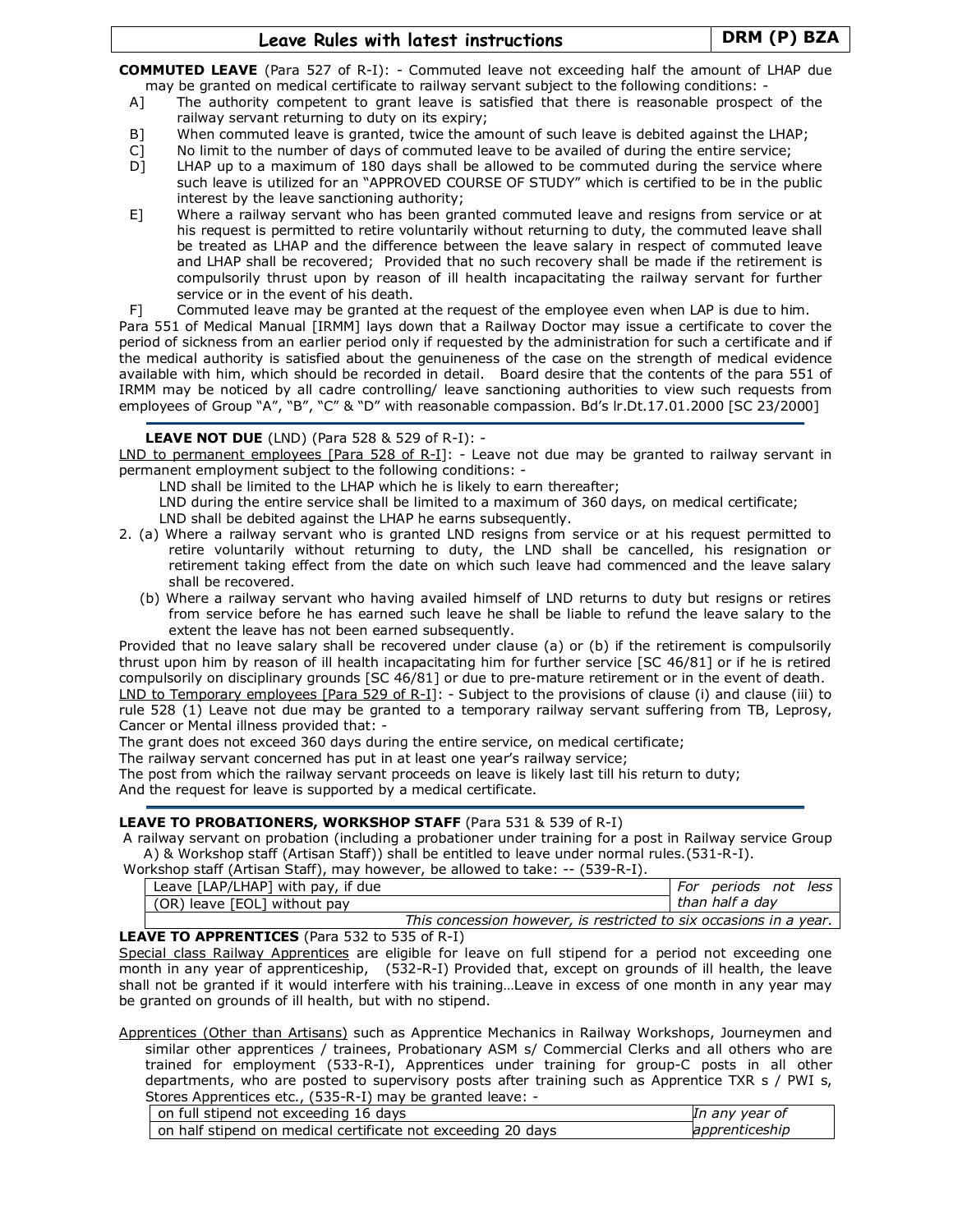# Leave Rules with latest instructions | DRM (P) BZA

Apprentices (Artisans) such as Trade Apprentices and Apprentices (534 / 535-R-I) who are likely to be appointed as workman after training, may be granted leave: -

| on full stipend not exceeding 12 days                        | In any year of |
|--------------------------------------------------------------|----------------|
| on half stipend on medical certificate not exceeding 15 days | apprenticeship |

Extraordinary Leave to apprentices (Para 536 of R-I)

Apprentices, other than Special Class Railway Apprentices, may be granted by GM extraordinary leave (without stipend) under the rules applicable to temporary railway servants. GM may be re-delegate these powers to lower authorities not below the rank of JA Grade officers.

General conditions- grant of Leave to probationers / apprentices (Para 537 of R-I) In all cases mentioned in Rules 531 to 536 (i.e., leave to Probationers, Special Class Railway Apprentices, Apprentice mechanics / Pro-ASM s etc., Trade Apprentices, other Apprentices etc.,): -

- Leave will be non-accumulative,
- No leave shall be granted if it would interfere with the training,
- On subsequent absorption, without break, if the period of apprenticeship or training as probationer, is treated as service, recalculation of leave may be allowed as is permissible under the normal leave rules.

Act Apprentices trained in Railway Establishments [UNDER APPRENTICES ACT '61] are governed by separate set of rules.. Please refer Para 12 of RBE 119/2002 … SC 177/2002.

# MATERNITY LEAVE (Para 551 of R-I): -

[1] A female railway employee [including an apprentice] with less than two surviving children may be granted maternity leave by an authority competent to grant leave for a period of  $*$  180 days  $(*)$ effective from 01.09.2008 vide SC 144/2008,) from the date of its commencement.

(\*) 135 days from 07-10-1997…RBE 154/97….SC 192/97

(\*) 90 days prior to 07.10.1997….ACS116…RBE 57/2011…. SC 60/2011 [2] The period of maternity leave on account of miscarriage / abortion should be restricted to 45 days in the entire career of a female railway servant,[w.e.f.12.09.1994] RBE 70/94….SC 79/94 ….ACS116…RBE 57/2011…. SC 60/2011

Note:-Abortion induced under the MTP Act '71 shall also be considered as a case of abortion under sub-rule (2)

- [3] Maternity leave may be combined with leave of any other kind.
- Notwithstanding the provision in sub-rule 527 any leave [including commuted leave up to 60 days and leave not due] up to a maximum of  $(*)$  2 years  $(*)$ W.EF 01.09.2008 Vide SC 144/2008;  $(*)$ Previously it is 1 year], may, if applied for, in continuation of maternity leave be granted without the production of medical certificate. ….ACS116…RBE 57/2011…. SC 60/2011
- [4] Leave in further continuation of leave granted under clause (b) of sub-rule (3) may be granted on production of a medical certificate for the illness of the railway servant. Such leave may also be granted in case of illness of a newly born baby, subject to production of medical certificate to the effect that the condition of the ailing baby warrants mother's personal attention and that her presence by the baby's side is absolutely necessary.
- [5] The maternity leave shall not be debited against the leave account.
- EOL taken in continuation of Maternity leave without Medical Certificate will not count for qualifying service for pension and increments.. SC 98/90….[RBE 242/2001..SC 5/2002]
- Female employees appointed on ad-hoc basis [e.g. staff nurses,] during the course of her ad-hoc appointment gets married and subsequently requests for Maternity Leave on the basis of MC s, such leave should not ordinarily be refused provided her appointment is likely to continue till the period of her leave expires and there is likelihood of her being retained in service thereafter.[SC 127/84].

Unmarried female railway employees are also eligible for Maternity leave [SC 96/86].

- No maternity leave to female CL with temporary status [SC 200/89]..Reconsidered the issue and w.e.f. 25.06.1991 female CL with temporary status are also allowed Maternity leave [SC 101/91]… Cases already decided otherwise prior to 25.06.1991 need not be re-opened and no OP to be recovered … SC 25/1993.
- (i) In case of still born child and (ii) in case a female employee who has married a widower with children from his former wife… Maternity Leave would be admissible provided the female employee has less than two surviving children at the time of child birth…. RBE 250/99….SC 293/99

# PATERNITY LEAVE (Para 551(A) of R-I): [Introduced w.e.f.07.10.97 vide RBE 154/97..SC 192/97]

A male Railway Servant (including an apprentice) with less than two surviving children, may be granted Paternity Leave by an authority competent to grant leave for a period of 15 days, during the confinement of his wife for child birth i.e., up to 15 days before, or up to six months from the date of delivery of the child (\*)……. The paternity leave can commence prior to childbirth so long as the date of birth of child falls during the period of such leave….[RBE 63/99..SC 107/2000]. It shall not be debited against the leave account and may be combined with any other kind of leave (as in the case of Maternity Leave). It shall not be refused under any circumstances. It, too, like maternity leave, can be sanctioned only in a single spell. During the period of such leave he shall be paid leave salary equal the pay drawn immediately before proceeding on leave. (\*)……ACS116….. RBE 57/2011…..SC 60/2011.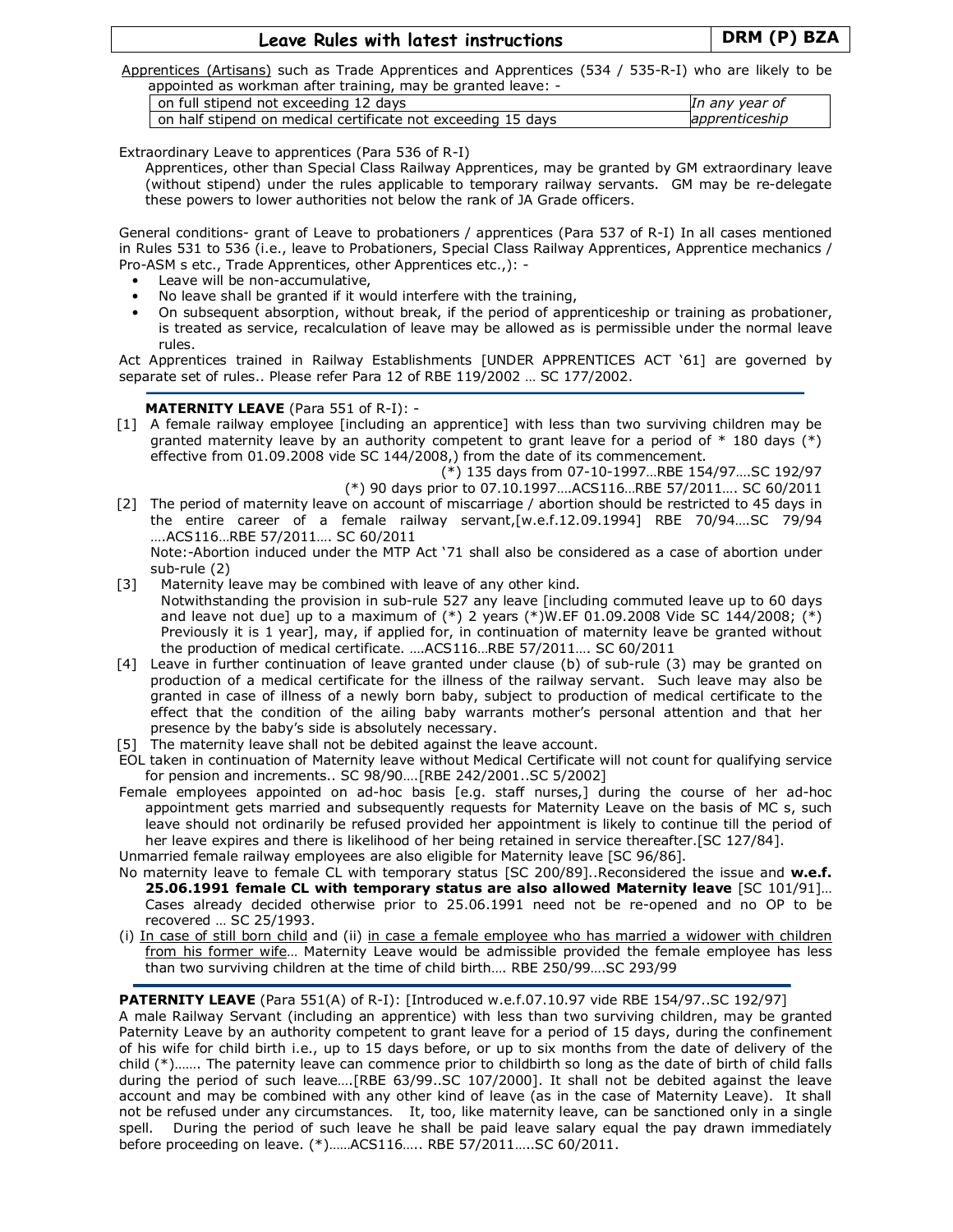#### PATERNITY LEAVE TO MALE CASUAL LBOUR WITH TEMPORARY STATUS (Para 551(B) of R-I): [Introduced w.e.f.01.04.98 vide RBE 110/99..SC 133/1999]

A male casual railway employee who has been granted temporary status with less than two surviving children may be granted Paternity Leave for a period of 15 days during the confinement period of his wife. The leave should be applied for and availed of, at least partly, or at least commence within a period of 135 days of childbirth. The paternity leave can commence prior to childbirth so long as the date of birth of child falls during the period of such leave. It shall not be debited against the leave account and may be combined with pro-rata leave on average pay admissible to the casual railway employees (as in the case of Maternity leave). Paternity leave too, like maternity leave, can be sanctioned only in a single spell. During the period of such leave he shall be paid wages, in respect of the working days equal the wages drawn immediately before proceeding on leave.

### CHILD ADOPTION LEAVE (ADOPTIVE MOTHERS) (Para 551(C) of R-I): -

An adoptive mother on the railways with less than two surviving children may be granted leave of \* 180 days (\* effective from 11.09.2009 vide SC No 156/2009……Previously 135 days) as 'Child Adoption Leave' on adoption of a child up to one year of age, on the lines of maternity leave admissible to natural mothers.

- [2] During the period of Child Adoption Leave, she shall be paid leave salary equal to the pay drawn immediately proceeding on leave.
- [3] Child Adoption Leave may be combined with leave of any other kind.
- [4] In continuation of 'Child Adoption Leave', the adoptive mothers may also be granted, if applied for, leave of the kind due and admissible [including leave not due and commuted leave not exceeding 60 (sixty) days without production of Medical Certificate] for a period up to one year reduced by the age of the adopted child on the date of legal adoption without taking into account the period of Child Adoption Leave, subject to the following conditions: -

This facility will not be admissible to an adoptive mother already having two surviving children at the time of adoption.

The maximum admissible period of one year leave of the kind due and admissible [including LND and Commuted leave not exceeding 60 (sixty) days without production of MC] for a period up to one year reduced by the age of the adopted child on the date of legal adoption without taking into account the period of Child Adoption Leave as in the following illustrations.

- $\rightarrow$  If the age of the adopted child is less than one month on the date of adoption leave, up to one year may be allowed.
- $\rightarrow$  If the age of the adopted child is six months but less than seven months leave, up to six months may be allowed.
- $\rightarrow$  If the age of the adopted child is nine months but less than ten months leave, up to three months may be allowed.

PATERNITY LEAVE (ADOPTIVE FATHERS) (551(D) of R-I)... (\*\*)A male Railway Servant (including an apprentice) with less than two surviving children, on valid adoption of a child below the age of one year, may be granted Paternity Leave by an authority competent to grant leave for a period of 15 days, within a period of six months from the date of valid adoption (\* effective from 11.09.2009 vide SC No 156/2009). (\*\*)…ACS 116…RBE 57/2011….SC 60/2011.

**HOSPITAL LEAVE** (Para 554 of R-I): - Hospital leave may be granted to railway servants other than in Group A and Group B, while under medical treatment for illness or injuries if such illness or injury is directly due to risks incurred in the course of official duties.

- [2] Hospital leave shall be granted on production of medical certificate from an Authorized Medical Attendant.
- [3] (a) Hospital Leave may be granted for such period as the authority granting it may consider necessary on leave salary: -
	- $\rightarrow$  Equal to leave salary while on leave on average pay for the first 120 days of any period of such leave; and
	- $\rightarrow$  Equal to leave salary during half pay leave for the remaining period of any such leave.
	- (b) The amount of hospital leave which may be granted by the General Managers to railway servant is unlimited.
- [4] Hospital leave shall not be debited against the leave account and may be combined with any other kind of leave which may be admissible, provided the total period of leave, after such combination, does not exceed 28 months.

Note: - If the railway servant is one to whom the WC Act 1923 applies the amount of leave salary payable during Hospital Leave shall be reduced by the amount of compensation payable under Section 4 [1] [d] of the said Act.

# President's Decisions:-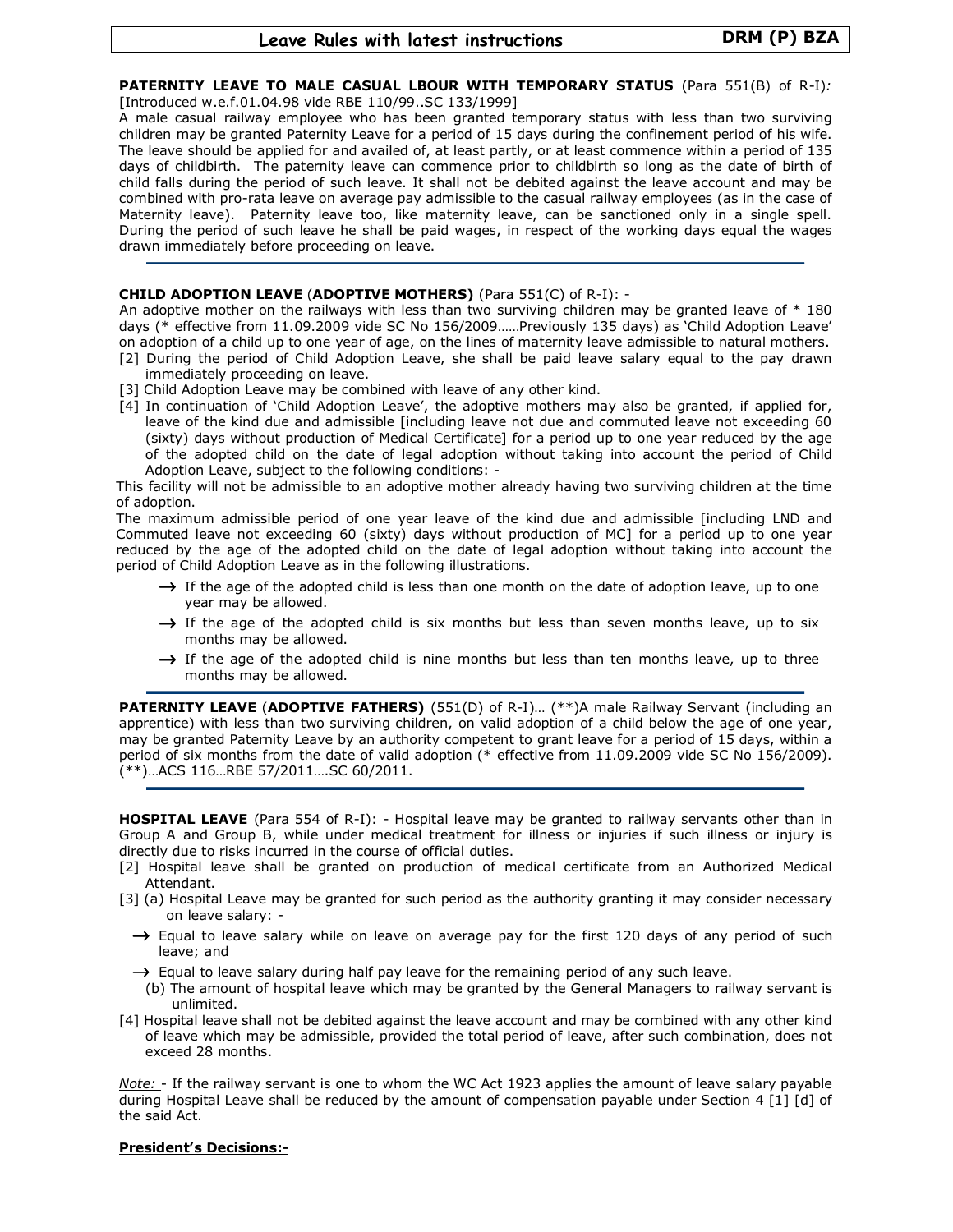$[1]$ : - The General Managers are empowered to relax the provisions of this rule in individual cases meriting sanction of Hospital Leave beyond a period of 120 days on leave salary equal to leave salary while on leave on average pay, subject to such cases being reviewed by CMD [erstwhile CMO] with financial concurrence of FA & CAO. [SC 169/91]

 $[2]$ : - DRM s / CWE s are also empowered to relax the provisions of this rule in individual cases meriting sanction of Hospital Leave beyond a period of 120 days on leave salary equal to leave salary while on leave on average pay, subject to such cases being reviewed by Medical Superintendents with financial concurrence of Associate Finance. [SC 7/93]

[3]: - Heads of non-divisional units, such as Workshops, Stores, Zonal Training Centers etc., the Junior Administrative Grade / Selection Grade Officers are also empowered to relax the provisions of this rule in individual cases meriting sanction of Hospital Leave beyond a period of 120 days on leave salary equal to leave salary while on leave on average pay, subject to such cases being reviewed by Medical Superintendents with financial concurrence of Associate Finance. Where the Heads of non-divisional units are in lower than JA Grade, all cases of grant of Hospital leave should be put up to the controlling SAG officer concerned, for relaxing provisions of this rule in individual cases meriting sanction of Hospital Leave beyond a period of 120 days on leave salary equal to leave salary while on leave on average pay, subject to such cases being reviewed by Medical Superintendents with financial concurrence of Associate Finance. …SC 79/93]

Note: - The cases falling under the purview of President's Decision No [2] & [3] above, a list of all such cases should be put up to the General Managers half-yearly for their post-facto approval, papers being routed through the controlling SAG officers. It may also be ensured that payment against Hospital leave whenever due is made regularly and not allowed to pend.

# **STUDY LEAVE** [Para 556 & as in Appendix of R-I]

- $\triangleright$  Study leave may be granted to a railway servant with due regard to the exigencies of public service to enable him to undergo, in or out of India a special course of study consisting of higher studies or a technical subject having a direct and close connection with the sphere of his duty. Or for a course of training or study tour in which a railway servant may not attend a regular academic or semi-academic course if the course of training or the study tour is certified to be of definite advantage to Government from the point of view of public interest and is related to sphere of duties of the railway servant.
- $\triangleright$  Study leave shall not be granted unless it is certified by the authority competent to grant leave the proposed course of study or training shall be of definite advantage from the point of view of public interest.
- Study leave may be granted to a Railway servant: ---

(i) Who has satisfactorily completed period of probation and has rendered not less than five years regular continuous service including the period of probation;

(ii) Who is not due to reach the age of superannuation from service within three years from the date on which he is expected to return to duty after the expire of leave;

(iii) Who executes a bond as laid down in Study leave Rules-RI undertaking to serve the Government for a period of three years after the expiry of the leave. Accordingly, Railway Servant having option to retire will not be permitted to retire unless he serves the Govt. for three years after return from the Study Leave;

# Maximum amount of study leave: -

(1) The maximum amount of study leave, which may be granted to a Railway servant, other than Railway Medical Service Officers, shall be -

(a) Ordinarily twelve months at any one time, and

(b) During his entire service, twenty-four months in all (inclusive of similar kind of leave for study or training granted under any other rules)." '

(2) In respect of Railway Medical Service Officers, study leave may be granted for thirty six months for acquiring post graduate qualification, subject to the condition that a Railway Medical Service Officer who has been granted such study leave shall execute a bond under sub-rule (4) of rule 4 to serve the Railways for a period of five years after completion of the study course.

(Auth: –ACS No.105 vide Bd's lr Dt 06-12-2007….RBE 157/2007……SC 169/2007).

Accounting of study leave and combination with leave of other kinds. —

(1) Study leave shall not be debited against the leave account of the Railway servant.

(2) Study leave may be combined with other kinds of leave, but in no case shall be grant of this leave in combination with leave, other than extraordinary leave, involve a total absence of more than twenty eight months generally and thirty six months for the courses leading to Ph.D degree and P.G. Degree in medicine. (SC 161/1990, RBE 107 / 97 SC 194/97 & RBE 138/98 SC 175/98)

Explanation. - The limit of twenty-eight months/thirty six months of absence prescribed in this sub-rule includes the period of vacation. [RBE 170/98 SC 220/98]

# 14. Resignation or retirement after study leave. —

(1) If a Railway servant resigns or retires from service or otherwise quits service without returning to duty after a period of study leave or within a period of three years after such return to duty, he shall be required to refund entire cost of study leave (such as leave salary, study allowance, cost of fees, traveling and other expenses, if any, incurred by the Railways etc)

Provided that nothing in this rule shall apply:-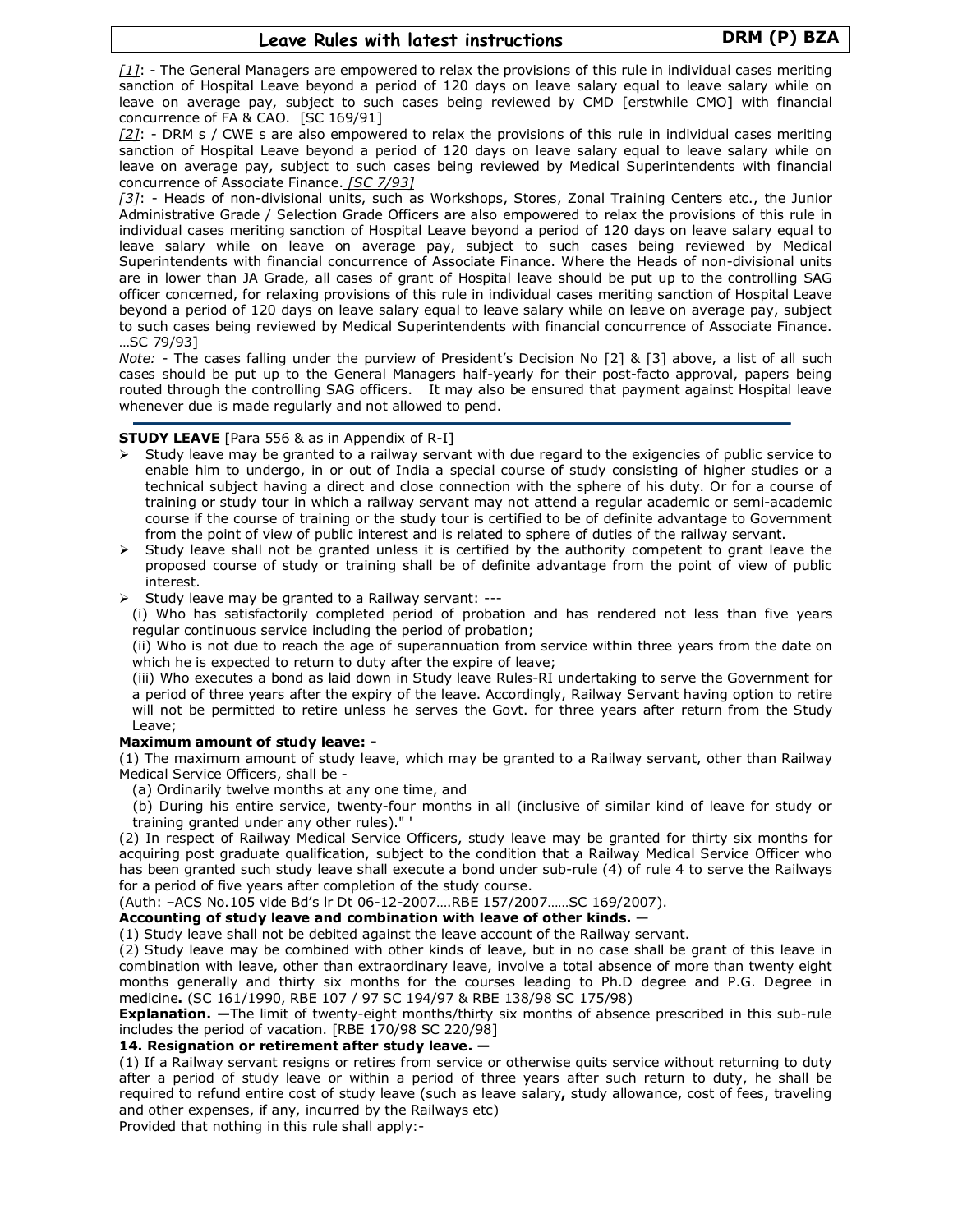(a) to a Railway servant who, after return to duty from study leave, is permitted to retire from service on medial grounds; or

(b) to a Railway servant who, after return to duty from study lave, is deputed to serve in any statutory or autonomous body or institution under the control of the Government and is subsequently permitted to resign from service with a view to his permanent absorption in the said statutory or autonomous body or institution in the public interest.

Note: -The amounts referred in sub-rule (1) of the aforesaid Rule (14) shall also be refundable by a Railway Servant who fails to complete the course of study and is thus unable to furnish the certificate as required in sub-rule (5) of Rule 4.[SC 95/85]

# Some important among many

- $\triangleright$  Officers at the very beginning of their career have gone abroad on LAP / EOL for 2 5 years for study purposes and eventually resigned from the Railways. In cases where they return to Railways after long leave, they have to be considered for rapid promotion from Jr. Scale to Sr. Scale and JA Grade without their having sufficient working experience on the Railways. To avoid such situations and to ensure that young officers gain sufficient working experience at the start of their career, Board have imposed certain restrictions for not granting Study Leave abroad to Junior and Senior Scale Group 'A' Officers including IRMS. RBE 102/92 SC 95/92; SC 133/92 RBE 171/92 SC 152/92 SC 115/94
- Decided by the Board that henceforth, not more than three medical officers on each of the 16 Zonal Railways and not more than one medical officer on each of the Production Units may be granted study leave in a year. The other provisions stipulated in Board's letter dated 19.2.90 shall continue to remain in force. [RBE 35/2005, SC 41/2005]
	- "Authority competent to grant leave"….[RBE 15/2002…..SC 86/2002]
	- 1. Ministry of Railways, in all cases of study leave within India and abroad.
	- 2. General Managers, in all cases of study leave within India.
	- 3. Head of Departments and Divisional Railway Managers, in the case of Railway servants in Group "C" and "D" for study leave within India.
- > The period spent on study leave shall be counted for earning both Leave on Average Pay and Leave on Half Average Pay…w.e.f. 04.01.20111……..ACS 115 to Para 556 of R-I 1985……RBE 1/2011…SC 6/2011

# Ex-India leave

- > DOP&T' s OM No.11013/7/94-Estt(A) of 18.05.1994 clarified that the Govt Servant should take permission for leaving station/ headquarters specially for private visits abroad. Another OM No.11013/8/2000-Estt(A) of 07.11.2000 clarified that the leave sanctioning authority while granting leave shall take prior approval, if required, for permitting the officer to go abroad as per the existing instructions. [One case is noticed and HC of NDLS observed that one employee visited foreign countries 161 times without permission]. It should be ensured that Govt Servants take prior permission before leaving for visits abroad duly furnishing the required information relating to the proposed and previous visits in the prescribed proforma…[RBE 67/2005…SC 79/2005.
- While sanctioning ex-India leave to employees / officers, it should be ensured that they purchase overseas medical insurance to the tune of medical cover of at US \$50,000. While submitting leave application for ex-India leave the employee/officer should submit a declaration that [a] the employee /officer is aware that he/she is not entitled for reimbursement of medical expenses for treatment in emergency or otherwise while on ex-India leave and [b] they have/ will purchase adequate insurance coverage for the medical emergency while on ex-India leave….SC 94/2007

# Introduction of Child Care Leave to female employees (W.E.F. 01-09-2008)

| Women employees having minor children may be granted Child Care Leave by an<br>authority competent to grant leave, for a maximum period of two years (i.e.730 days)<br>during their entire service for taking care of up to two children whether for rearing or to<br>look after any of their needs like examination, sickness etc. Child Care Leave shall not<br>be admissible if the child is eighteen years of age or older. During the period of such<br>leave, the women employees shall be paid leave salary equal to the pay drawn<br>immediately before proceeding on leave. It may be availed of in more than one spell.<br>Child Care Leave shall not be debited against the leave account. Child Care Leave may<br>also be allowed for the third year as leave not due (without production of medical<br>certificate). It may be combined with leave of the kind due and admissible<br>The Child Care Leave shall be admissible for two eldest surviving children only | SC.<br>144/2008                                                                             |
|-----------------------------------------------------------------------------------------------------------------------------------------------------------------------------------------------------------------------------------------------------------------------------------------------------------------------------------------------------------------------------------------------------------------------------------------------------------------------------------------------------------------------------------------------------------------------------------------------------------------------------------------------------------------------------------------------------------------------------------------------------------------------------------------------------------------------------------------------------------------------------------------------------------------------------------------------------------------------------------|---------------------------------------------------------------------------------------------|
| CCL can be availed only if the employee concerned has no Earned Leave at her credit<br>[Orders revised Please see SC 65/2009]<br>The leave is to be treated like the Earned leave and sanctioned as such                                                                                                                                                                                                                                                                                                                                                                                                                                                                                                                                                                                                                                                                                                                                                                          | SC<br>198/2008                                                                              |
| Child Care Leave is to be treated as Recorded Leave. The authority competent to grant<br>recorded leave i.e., LAP etc., is competent to sanction the CCL.<br>The leave application together with the sanction memorandum, if any, issued should be<br>forwarded to the SR & Leave Section for making necessary entries.<br>The applicants should submit their leave applications together with documentary proof of<br>age of the child and the applications may be got verified from the concerned Pass<br>Declaration submitted by the employees before leave is sanctioned.                                                                                                                                                                                                                                                                                                                                                                                                    | <b>Rule-512</b><br>of IREC<br>Vol. $I$ &<br>Clarificatio<br>ns of<br>CPO/SC 's<br>Lr. No. P |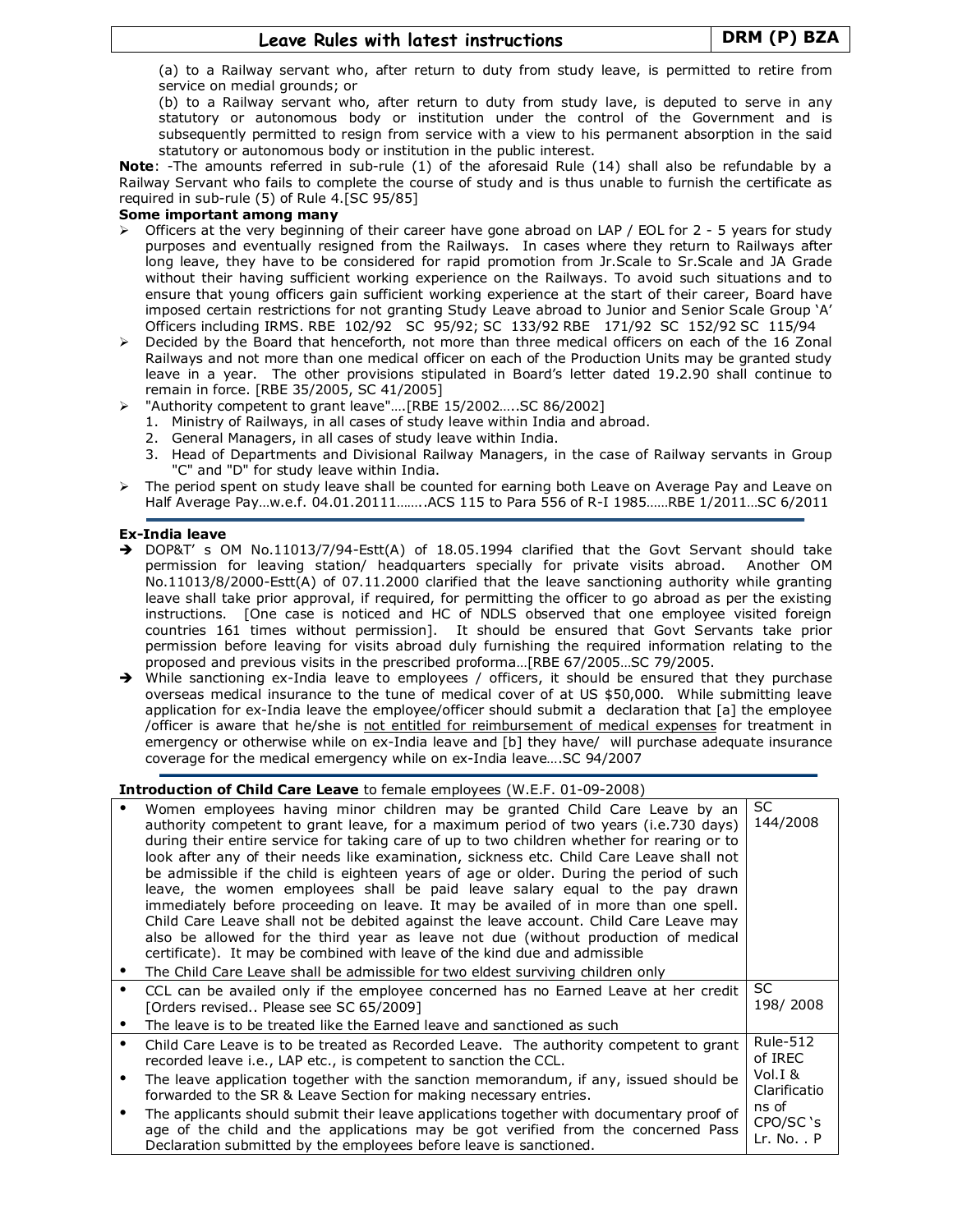|                        | Leave Rules with latest instructions                                                                                                                                                                                                                                                                                                                                                                                                                                                                                                                                                                                                                                                                                                                                                                                                                                                                                                                                                                                                                                                                                                                                                                                                                                                                                                                                                                                                                                                                                                                                                                          |  | DRM (P) BZA                                   |  |
|------------------------|---------------------------------------------------------------------------------------------------------------------------------------------------------------------------------------------------------------------------------------------------------------------------------------------------------------------------------------------------------------------------------------------------------------------------------------------------------------------------------------------------------------------------------------------------------------------------------------------------------------------------------------------------------------------------------------------------------------------------------------------------------------------------------------------------------------------------------------------------------------------------------------------------------------------------------------------------------------------------------------------------------------------------------------------------------------------------------------------------------------------------------------------------------------------------------------------------------------------------------------------------------------------------------------------------------------------------------------------------------------------------------------------------------------------------------------------------------------------------------------------------------------------------------------------------------------------------------------------------------------|--|-----------------------------------------------|--|
| $\bullet$              | In case, where all applications for leave cannot, in the interest of the public service, be<br>granted, an authority competent to grant should, in deciding which applications should<br>be granted, take into the account the following considerations:-<br>$\rightarrow$ The Railway Servants, who can, for the time being best be spared.<br>$\rightarrow$ The amount of leave due to the various applicants.<br>$\rightarrow$ The amount and character of the service rendered by each applicant since she last<br>returned from leave.<br>$\rightarrow$ The fact that any such applicant was compulsorily recalled from his/her last leave.<br>$\rightarrow$ The fact that any such applicant has been refused leave in the Public interest.<br>Where CCL granted is in excess of 30 days a sanction memorandum should invariably be<br>issued duly indicating the following points :<br>$\rightarrow$ Women employees granted CCL more than 30 days will not be eligible for Transport<br>Allowance. When such period of absence falls into two different calendar months<br>(including prefixing and suffixing holidays), reduction in Transport Allowance is to be<br>adjusted on pro-rata basis.<br>$\rightarrow$ If the employee is in occupation of Railway Accommodation, she may be advised<br>that retention of Railway Quarters while on leave is permissible only for period not<br>exceeding 120 days on payment of normal rent, provided the authority sanctioning<br>the leave certifies that the employee concerned is likely to be posted back to old<br>station on expiry of the leave. |  | $(R)$ 420/<br>VII,<br>Dt. 18-11-<br>2008      |  |
| $\bullet$              | Where CCL is allowed for the third year as leave not due (without production of medical<br>certificate) the period of one year is in excess of CCL, will not qualify for grant of<br>increment and pensionary benefits                                                                                                                                                                                                                                                                                                                                                                                                                                                                                                                                                                                                                                                                                                                                                                                                                                                                                                                                                                                                                                                                                                                                                                                                                                                                                                                                                                                        |  |                                               |  |
| $\bullet$<br>$\bullet$ | It is clarified that LHAP is not to be considered as Earned Leave for the purpose of grant<br>of Child Care Leave.<br>As such, a female railway servant may be granted CCL even in the cases she has LHAP<br>at her credit                                                                                                                                                                                                                                                                                                                                                                                                                                                                                                                                                                                                                                                                                                                                                                                                                                                                                                                                                                                                                                                                                                                                                                                                                                                                                                                                                                                    |  | SC<br>65/2009                                 |  |
| $\bullet$              | Female Railway employees having children with disability up to 40% and mentally<br>retarded children, can avail CCL for a maximum period of two years [730 days] till the<br>children attain the age of 22 years, subject to the other terms and conditions stipulated.                                                                                                                                                                                                                                                                                                                                                                                                                                                                                                                                                                                                                                                                                                                                                                                                                                                                                                                                                                                                                                                                                                                                                                                                                                                                                                                                       |  | $\overline{SC}$<br>63/2010                    |  |
| $\bullet$<br>٠         | CCL may not be granted in more than 3 spells in a calendar year.<br>CCL may not be granted for less than 15 days.                                                                                                                                                                                                                                                                                                                                                                                                                                                                                                                                                                                                                                                                                                                                                                                                                                                                                                                                                                                                                                                                                                                                                                                                                                                                                                                                                                                                                                                                                             |  | <b>SC</b><br>142/2010                         |  |
| $\bullet$              | CCL should not ordinarily be granted during the probation period except in case of<br>certain extreme situations where the leave sanctioning authority is fully satisfied about<br>the need of Child Care Leave to the probationer. It may also be ensured that the period<br>for which this leave is sanctioned during probation is minimal<br>It is reiterated that the CCL is to be treated like LAP and sanctioned as such                                                                                                                                                                                                                                                                                                                                                                                                                                                                                                                                                                                                                                                                                                                                                                                                                                                                                                                                                                                                                                                                                                                                                                                |  |                                               |  |
|                        | Maximum limit of CCL is 730 days and minimum limit is 15 days.<br>CCL cannot be availed more than three times in a year.                                                                                                                                                                                                                                                                                                                                                                                                                                                                                                                                                                                                                                                                                                                                                                                                                                                                                                                                                                                                                                                                                                                                                                                                                                                                                                                                                                                                                                                                                      |  | SC<br>147/2010                                |  |
|                        | In cases of vacancies due to grant of CCL, procedure to fill vacancies shall be same as that<br>of vacancy arising out of grant of LAP.<br>No difference between adoptive mother and biological mother to grant CCL.<br>During CCL, LAP & LHAP shall be credited as per the extant practice.<br>CCL is to be included in the ambit of 5 years limitation under Para 510 of R-I.<br>HRA would be admissible to female employees proceeding on CCL in terms of Rule 1707[i],<br>[ii] & [iii] of IREC- Vol.II<br>Since CCL is to be treated like LAP, rules applicable for retaining the facility of Bungalow<br>Peon during LAP shall be followed in case of Female Officers proceeding on CCL.<br>The provisions of Rule 1320 [b] [i] & [ii] of IREC- Vol.II shall be applied in case of CCL. If<br>the Railway servant is on CCL on the day of increment, the increment will come into effect<br>only on the date she reports for duty.                                                                                                                                                                                                                                                                                                                                                                                                                                                                                                                                                                                                                                                                       |  |                                               |  |
|                        | On a question whether LAP availed for any purpose can be converted into CCL, it is clarified<br>that CCL is sanctioned to women employees having minor children, for rearing or for looking<br>after their needs like examination, sickness etc. Hence LAP specifically for this purpose only<br>should be converted.<br>Since the instructions of letter dt.04.10.2010 [SC 142/10] have been given retrospective<br>effect, all the conditions specified therein would have to be fulfilled for conversion of the LAP<br>into CCL. In cases where the leave spills over to the next year, it may be treated as one<br>spell against the year in which the leave commences.<br>On a question whether those who have availed CCL for more than 3 spells with less than 15<br>days can avail further CCL for the remaining period of the current year, it is clarified that<br>CCL can not be granted for more than 3 times irrespective of the number of days or times<br>CCL has been availed earlier. [Past cases not to be opened].<br>The benefit of encashment of LAP in terms of Rule 540-A of IREC Vol.I cannot be availed<br>during Child Care Leave.                                                                                                                                                                                                                                                                                                                                                                                                                                                  |  | <b>RBE</b><br>21/2011<br><b>SC</b><br>24/2011 |  |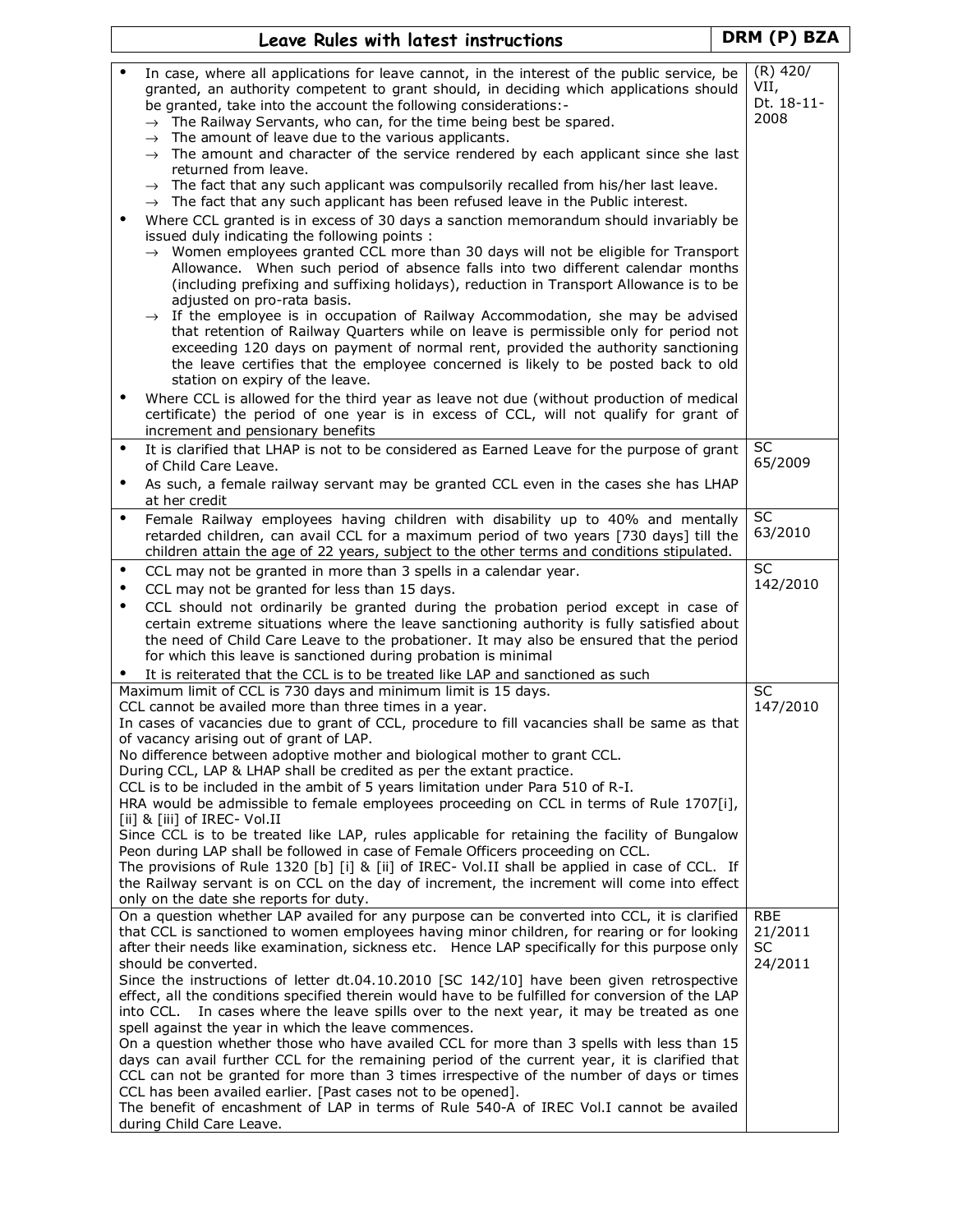# (VI) A new para as 551(E) – Child Care Leave may be inserted below Rule 551(D) as follows: ACS 116…RBE 57/2011…SC 60/2011

### 551 (E) – Child Care Leave:

- (1) A woman Railway Servant having minor children below the age of eighteen years (upto the age of 22 years in case of disabled children) may be granted Child Care Leave by an authority competent to grant leave, for a maximum period of two years (i.e., 730 days) during the entire service for taking care of upto two children, whether for rearing or to look after any of their needs like examination, sickness etc.
- (2) During the period of Child Care Leave, she shall be paid leave salary equal to the pay drawn immediately before proceeding on leave.
- (3) Child Care Leave may be combined with leave of any other kind.
- (4) Notwithstanding the requirement of production of medical certificate contained in Rule 527 or sub-rule (1) (ii) of Rule 528, leave of the kind due and admissible (including commuted leave not exceeding 60 days and leave not due) upto a maximum of one year, if applied for, be granted in continuation with child care leave granted under sub-rule (1).
- (5) Child Care Leave shall not be granted in more than 3 spells in a calendar year with each spell of Child Care Leave being not less than 15 days.
- (6) Child Care Leave shall be admissible for the two eldest surviving children only.
- (7) Child Care Leave cannot be demanded as a matter of right. Under no circumstances can any employee proceed on Child Care Leave without prior proper approval of the leave by the leave sanctioning authority.
- (8) The Child Care Leave is to be treated like Leave on Average Pay and sanctioned as such.
- (9) Child Care Leave should not ordinarily be granted during the probation period except in case of certain extreme situations where the leave sanctioning authority is fully satisfied about the need of Child Care Leave to the probationer. It may also be ensured that the period for which this leave is sanctioned during probation is minimal.
- (10) Child Care Leave shall not be debited against the leave account.
- Note: The Leave account for Child Care Leave shall be maintained in the following format and shall be kept along with the Service Book of the female Railway Servant concerned:

|                                  | Tomation maintaining the ormal care Ecare riccoditti |                             |      |                                |  |  |  |
|----------------------------------|------------------------------------------------------|-----------------------------|------|--------------------------------|--|--|--|
| Period of Child Care Leave taken |                                                      | Balance of Child Care Leave |      | Signature & Designation of the |  |  |  |
| From                             |                                                      | Balance                     | Date | certifying Officer             |  |  |  |
|                                  |                                                      |                             |      |                                |  |  |  |
|                                  |                                                      |                             |      |                                |  |  |  |
|                                  |                                                      |                             |      |                                |  |  |  |
|                                  |                                                      |                             |      |                                |  |  |  |
|                                  |                                                      |                             |      |                                |  |  |  |

Format for maintaining the Child Care Leave Account:

- Note-2: Disabled Child having a minimum disability of 40% is elaborated in the Ministry of Social Justice and Empowerment's Notification No. 16-18/97-NI.I, dt. 01.06.01, documents relating to the handicap as specified in the above said Notification dated 01.06.01, as well as a certificate from the Railway Servant regarding dependency of the child on the Railway Servant would have to be submitted by the female Railway Employee. The Child Care Leave would be permitted to female Railway Employees only if the child is dependent on her.
- Note-3: The benefit of encashment of Leave on Average Pay, admissible in terms of Rule 540-A, cannot be availed during Child Care Leave as Child Care Leave is granted for the specific purpose of taking care of a minor child for rearing or for looking after any other needs of the child during examination, sickness etc.
- (Authority: Board's letters No. E(P&A)I-2008/CPC/LE-8, dt. 23.10.08; 12.12.08; 23.04.10; 04.10.10 and 08.02.01. Board's letters are based on corresponding instructions of DOP & T viz., OM Nos. 13018/2/2008-Estt. (L), dt. 11.09.08; 18.11.08; 02.12.08; 13018/6/2009-Estt. (L), dt. 03.03.10; 13018/1/2010-Estt., dt. 07.09.10; 30.10.10 and DOP&T's Notification No. 11012/1/2001 Estt. (L), dt. 01.12.09).

ACS 116…RBE 57/2011…SC 60/2011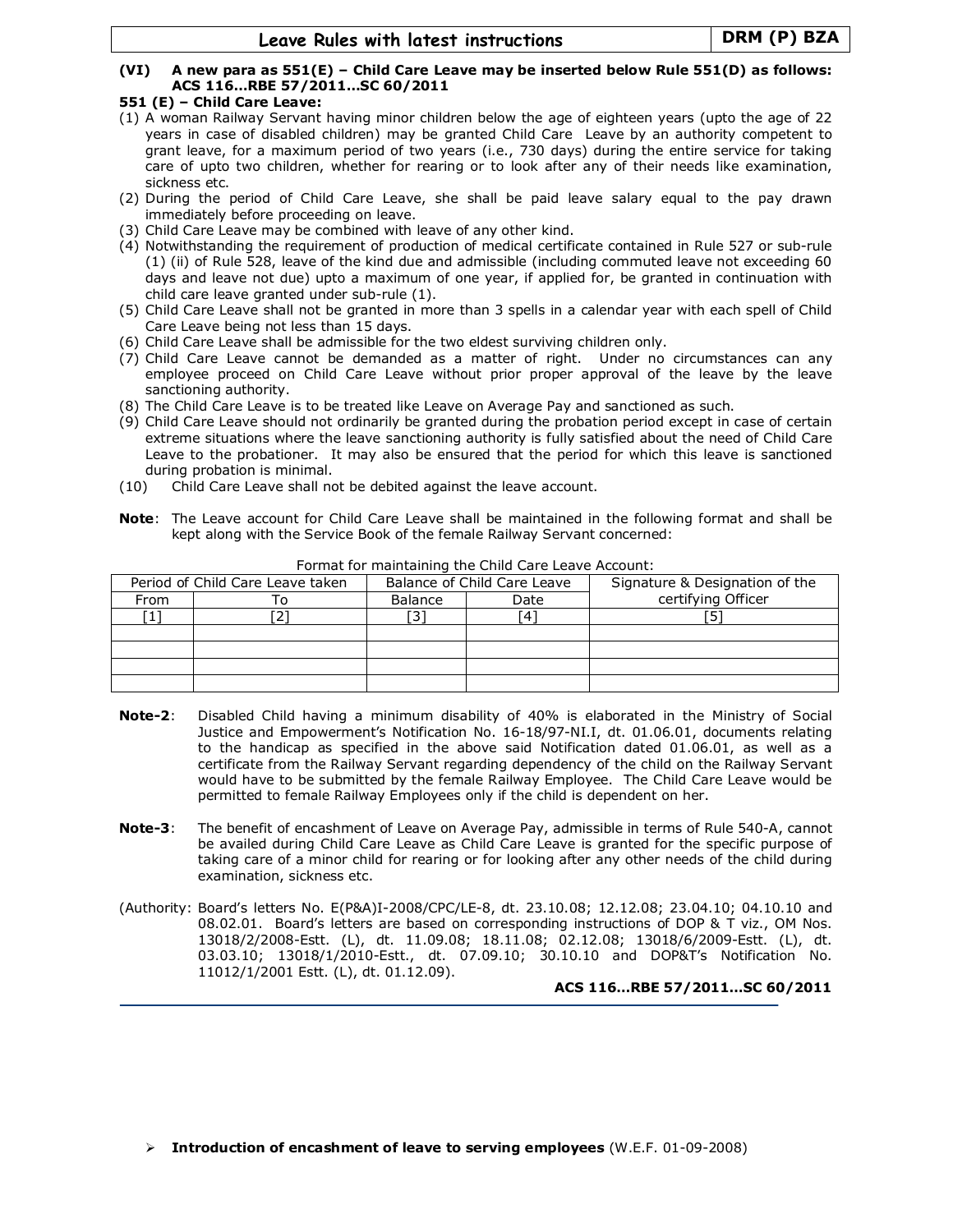|                                              |                                                                                                                                                                                             | Leave Rules with latest instructions                                                                          |           |          |                                                   |       |                                       | DRM (P) BZA        |  |
|----------------------------------------------|---------------------------------------------------------------------------------------------------------------------------------------------------------------------------------------------|---------------------------------------------------------------------------------------------------------------|-----------|----------|---------------------------------------------------|-------|---------------------------------------|--------------------|--|
|                                              | The railway servants may avail themselves of encashment of Leave on Average Pay                                                                                                             |                                                                                                               |           |          |                                                   |       |                                       | SC 153/            |  |
| $\bullet$                                    | up to 10 days at the time of availing of Passes<br>maximum of 60 days in the entire career                                                                                                  |                                                                                                               |           |          |                                                   |       |                                       | 2008               |  |
| $\bullet$<br>٠                               | subject to the condition that successive encashment cannot be made before a minimum                                                                                                         |                                                                                                               |           |          |                                                   |       |                                       |                    |  |
|                                              | period of two years has elapsed                                                                                                                                                             |                                                                                                               |           |          |                                                   |       |                                       |                    |  |
| $\bullet$<br>simultaneously                  | leave on average pay of at least an equivalent duration is also availed of                                                                                                                  |                                                                                                               |           |          |                                                   |       |                                       |                    |  |
|                                              | a balance of at least 30 days of leave on average pay should be available to his credit                                                                                                     |                                                                                                               |           |          |                                                   |       |                                       |                    |  |
|                                              | after taking into account the period of encashment as well as leave availed of;                                                                                                             |                                                                                                               |           |          |                                                   |       |                                       |                    |  |
| Passes and PTO s.                            | Clarified that the term 'passes' for the purpose of leave encashment would include Privilege                                                                                                |                                                                                                               |           |          |                                                   |       |                                       | SC 193/<br>2008    |  |
|                                              | Decided that the Railway servants who are directly engaged in running of trains viz. all the                                                                                                |                                                                                                               |           |          |                                                   |       |                                       | SC 200/            |  |
|                                              | running staff including Drivers, Assistant Drivers, Motormen, Shunters, Guards etc. and SMs/                                                                                                |                                                                                                               |           |          |                                                   |       |                                       | 2008               |  |
|                                              | ASMs should be exempted from the requirement of availing of passes and equal duration of<br>LAP for availing the benefit of encashment of 10 days of LAP                                    |                                                                                                               |           |          |                                                   |       |                                       |                    |  |
|                                              | After the issue of instructions vide SC 86/2009[see below], decided to withdraw the exemption                                                                                               |                                                                                                               |           |          |                                                   |       |                                       | SC 179/            |  |
|                                              | granted vide SC 200/2008 ibid with immediate effect. Accordingly, henceforth the categories of                                                                                              |                                                                                                               |           |          |                                                   |       |                                       | 2009               |  |
|                                              | running staff and SM s/ASM s shall also have to fulfill all the conditions prescribed for railway<br>employees in general for the purpose of availing encashment of LAP up to 10 days while |                                                                                                               |           |          |                                                   |       |                                       |                    |  |
| availing Passes/PTO s.                       |                                                                                                                                                                                             |                                                                                                               |           |          |                                                   |       |                                       |                    |  |
|                                              | Decided to permit encashment of LAP up to 10 days without any linkage to the number of days                                                                                                 |                                                                                                               |           |          |                                                   |       |                                       | SC 86/             |  |
|                                              | and nature of leave availed at the time of availing Passes/PTO s (W.E.F. 11-06-2009)<br>Decided that the period of two years for the purpose of successive encashment of LAP shall be       |                                                                                                               |           |          |                                                   |       |                                       | 2009<br><b>RBE</b> |  |
|                                              | w.r.t. a two year block, the first one commencing from 01.09.2008 and ending on 31.08.2010                                                                                                  |                                                                                                               |           |          |                                                   |       |                                       | 15/2011            |  |
|                                              | w.r.t. the outward journey performed. The next block would commence from 01.09.2010 and                                                                                                     |                                                                                                               |           |          |                                                   |       |                                       | <b>SC</b>          |  |
|                                              | end on 31.08.2012 and successive blocks would follow similar pattern.<br>Formula for encashment of LAP [while in service]                                                                   |                                                                                                               |           |          |                                                   |       |                                       | 18/2011            |  |
| Cash                                         | Pay in the respective pay band plus grade                                                                                                                                                   |                                                                                                               |           |          |                                                   |       |                                       | <b>SC</b>          |  |
| equivalent $=$                               | pay admissible on the date of availing of                                                                                                                                                   |                                                                                                               |           | $\times$ | Number of days of leave<br>on average pay subject |       |                                       | 153/2008           |  |
|                                              | Railway Pass plus dearness<br>admissible on that date                                                                                                                                       |                                                                                                               | allowance |          | to the Maximum 10 days                            |       |                                       |                    |  |
|                                              |                                                                                                                                                                                             | 30                                                                                                            |           |          | at one time                                       |       |                                       |                    |  |
|                                              | No House Rent Allowance or Transport Allowance shall be payable.                                                                                                                            |                                                                                                               |           |          |                                                   |       |                                       |                    |  |
|                                              |                                                                                                                                                                                             | APPLICATION FOR ENCASHMENT OF LEAVE ON AVERAGE PAY (LAP)<br>WHILE IN SERVICE UNDER RULE 540-A OF IREC VOL. I. |           |          |                                                   |       |                                       |                    |  |
|                                              | (Authority: Ministry of Railway's Lr.NO. F(E)III/2008/LE-1/1, dated 29-10-2008                                                                                                              |                                                                                                               |           |          |                                                   |       |                                       |                    |  |
|                                              |                                                                                                                                                                                             | CPO/SC's Establishment Serial Circular No. 153/2008)                                                          |           |          |                                                   |       |                                       |                    |  |
| 1. Name of the Employee<br>2. P.F. / NPS No. |                                                                                                                                                                                             |                                                                                                               |           |          |                                                   |       |                                       |                    |  |
| 3. Bill Unit No.                             |                                                                                                                                                                                             |                                                                                                               |           |          |                                                   |       |                                       |                    |  |
| 4. Designation and Station                   |                                                                                                                                                                                             |                                                                                                               |           |          |                                                   |       |                                       |                    |  |
| 5. Department<br>6. Date of Birth            |                                                                                                                                                                                             |                                                                                                               |           |          |                                                   |       |                                       |                    |  |
| 7. Date of Appointment                       |                                                                                                                                                                                             |                                                                                                               |           |          |                                                   |       |                                       |                    |  |
| 8. Date of Superannuation<br>9. Pay          |                                                                                                                                                                                             |                                                                                                               |           |          | Pay in Pay Band                                   |       | Grade Pay                             |                    |  |
|                                              |                                                                                                                                                                                             |                                                                                                               |           |          |                                                   |       |                                       |                    |  |
|                                              | 10. No. of days LAP available at credit                                                                                                                                                     |                                                                                                               |           | LAP:     |                                                   | Days: |                                       |                    |  |
|                                              |                                                                                                                                                                                             |                                                                                                               |           |          |                                                   |       |                                       |                    |  |
|                                              | 11. No.of days of LAP proposed to encash                                                                                                                                                    |                                                                                                               |           |          |                                                   |       | OS / SR & Leave                       |                    |  |
|                                              | 12. No. of days of LAP so far encashed                                                                                                                                                      |                                                                                                               |           |          |                                                   |       |                                       |                    |  |
|                                              | 13. Date of last encashment of LAP                                                                                                                                                          |                                                                                                               |           |          |                                                   |       |                                       |                    |  |
|                                              | 14. No. of days of LAP proposed to avail*<br>(at the time of encashment period)                                                                                                             |                                                                                                               |           | From:    |                                                   | To    |                                       |                    |  |
|                                              | 15. Details of Privilege Pass/PTO*                                                                                                                                                          |                                                                                                               |           |          | Pass/PTO No.                                      |       | Date:                                 |                    |  |
|                                              | (Xerox copy enclosed)                                                                                                                                                                       |                                                                                                               |           |          |                                                   |       |                                       |                    |  |
|                                              |                                                                                                                                                                                             | do hereby declare that the particulars furnished above are true.                                              |           |          |                                                   |       |                                       |                    |  |
| Date:                                        |                                                                                                                                                                                             |                                                                                                               |           |          |                                                   |       | Signature of the Employee             |                    |  |
|                                              | Forwarded for necessary action please.                                                                                                                                                      |                                                                                                               |           |          |                                                   |       | Signature of the Supervisory official |                    |  |
|                                              | Signature of Leave sanctioning authority                                                                                                                                                    |                                                                                                               |           |          |                                                   |       |                                       |                    |  |

<u> 1989 - Johann Stoff, amerikansk politiker (d. 1989)</u>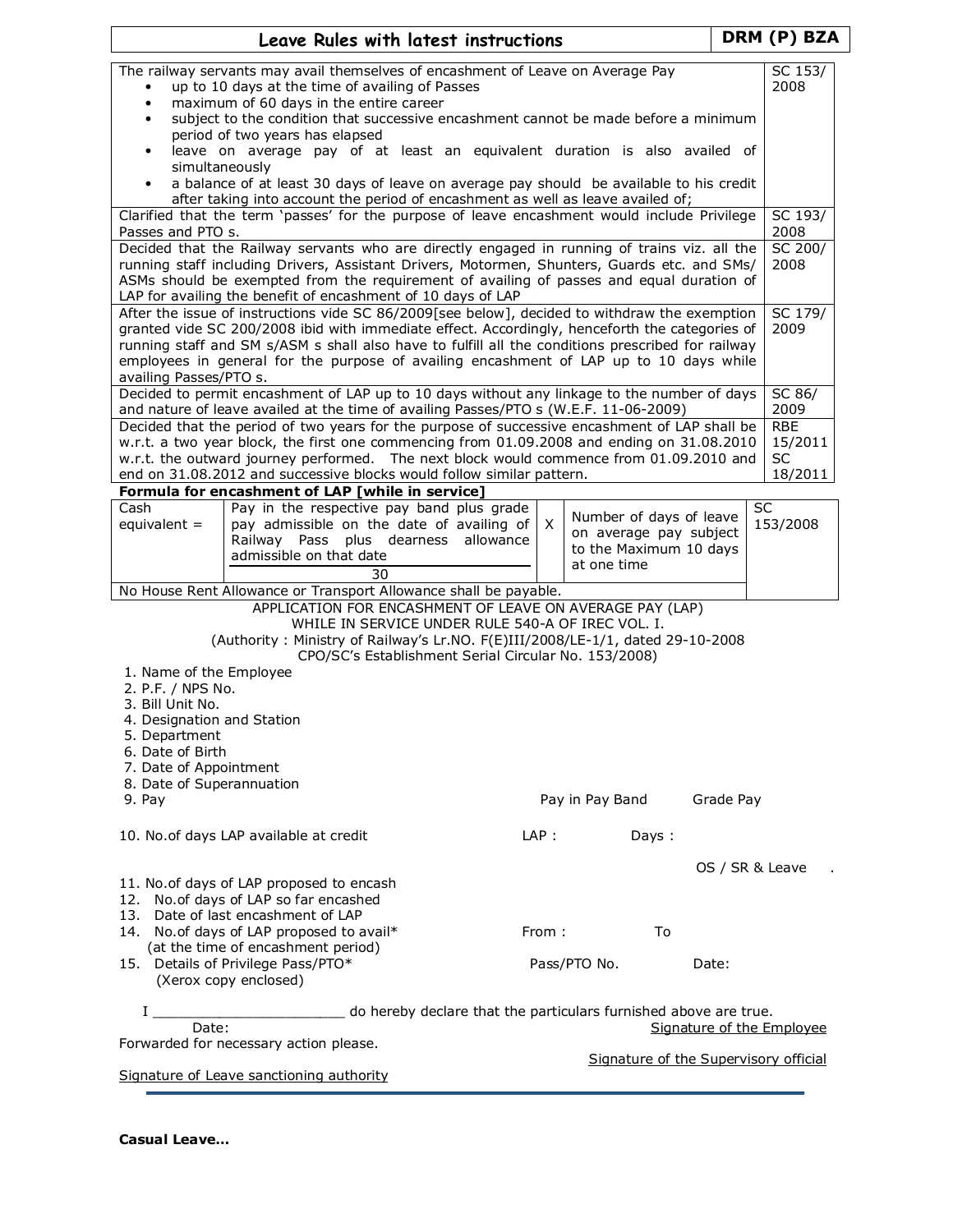Leave Rules with latest instructions Fig. 2014 | DRM (P) BZA

Reduction in CL entitlement - V CPC Recommendations

| from   | To all Railway Servants who are eligible to avail of all Public Holidays or Workshop Paid              |
|--------|--------------------------------------------------------------------------------------------------------|
|        | 12 to 08 Holidays [Reduced w.e.f. 01.01.1998 vide SC 59/1998SC 24/2002]                                |
| from   | To all Railway Servants who, because of the nature their duties are not allowed to avail               |
|        | 15 to 11  themselves of public holidays at all or are allowed to avail themselves only of a few public |
| & from | holidays; [Reduced w.e.f. 01.01.1998 vide SC 59/1998SC 24/2002]                                        |
|        | 15 to 10   [Further reduced to 10 days w.e.f. 01.01.04 vide SC 60/2004]                                |
| from   | [8 normal, 5 days extra] on the North-East Frontier Railway.                                           |
|        | 17 to 13   [Reduced w.e.f. 01.01.1998 vide SC 59/1998 SC 24/2002]                                      |

Combination of CL with other leaves; CL cannot be combined with any other leave, except with: -

- (i) Compensatory Casual Leave granted to Groups  $\degree$ C' &  $\degree$ D' employees other than supervisory staff, for attending on Sundays and holidays;
- (ii) Special casual leave sanctioned for participation in sporting events/events of National importance and for scouting duties
- (iii) Special casual leave sanctioned for sterilization, recanalisation operations under the Family Welfare Programme.

A Railway Servant, who has taken CL for half-a-day on the afternoon of a working day and is unable to resume duty on the next working day due to unexpected sickness or compelling grounds and he has no CL at his credit, may, as an exception to the general rule, be permitted to combine half-a-day's CL with regular leave. In no other situation can this facility be allowed. Ref: Board's Lr.No. E(G)65/LE2/29, dt. 25- 6-66).

C L cannot also be combined with joining time. (E(G)79/JT1/1, dt. 21-2-80). CL cannot be combined with vacation allowed for school staff. (No. E 55/LE2/74/3, dt. 27-7-1955).

# Grant of Half day(s)

CL for half-a-day either for the pre-lunch session or for the post lunch session may be granted depending upon the applicant's needs.

CL for ½ day may be granted in conjunction with CL for a full day or full days.

Facility of grant of half-a-day's casual leave is admissible to all employees including the Teachers in the Railway Schools and Colleges.

Workshop staff may be granted casual leave for half-a-day or the full day on Saturdays, depending upon the periods of working i.e., if there are two periods of working on Saturdays and the absence is during either of the two periods, casual leave may be granted for half-a-day and if there is only one period of working on a Saturday, the leave should be for a full day.

# Debit of Half day CL for late attendance

Half-a-day's casual leave should be debited to the Casual Leave Account of the Railway Servant concerned for each late attendance. Cases of Railway Servants leaving office early before the time for closing of office, without permission, should also be treated like late attendance and half-a-day's casual leave should be debited to the casual leave account of the Railway Servant(s) concerned for each such early departure. Note: -Late attendance up to an hour, on not more than two occasions in a month, however, can be

condoned by the competent authority, if it is satisfied that the late attendance is due to unavoidable reasons, such as illness in the family, cycle puncture, late running of buses/trains etc.

If a Railway Servant having no casual leave at his credit comes late without sufficient justification and the competent authority is not prepared to condone the late attendance and does not also at the same time propose to take action under the R.S. (D&A) Rules, the Railway Servant should be informed that he would be treated as on unauthorized absence for the day on which he had come late. It should be left to the Railway Servant either to face the consequences of such unauthorized absence or to apply for regular leave as may be due to him. These instructions are, however, not applicable to Railway Employees governed by the provisions of P.W. Act, 1936 and I.D. Act. (Ref: Bd's Lr.No. E(G)82/LE1/10, dt. 20-9-82 and 14-3-83).

#### Special casual leave

Special casual leave shall be granted to Railway employees to cover their absence from duty, on the following occasions / works. [Para 2 of MC 10]

- (i) For work connected with running / administration of Railway men' s Co-Operative Societies;
- (ii) For promotion of small family norms under the Family Welfare Programme;
- (iii) For participation in sports events;
- (iv) Attendance as officials at meetings of Trade Union/ Federation;
- (v) Participation in cultural activities like Drama, Music competitions;

(vii) Occasions like:- …Voluntary Donation of Blood, ……Attendance at meetings of Technical / Scientific institutes; ……..Attendance at courts as jurors / assessors; ……Participation in Republic Day Parade;…..Unavoidable absence due to Civil disturbances etc., etc.

Special CL is admissible to both the permanent and temporary employees. Like CL, it is not a recognized leave or is subject to any rule under the leave rules applicable to the railway employees. Full

<sup>(</sup>vi) Scout work;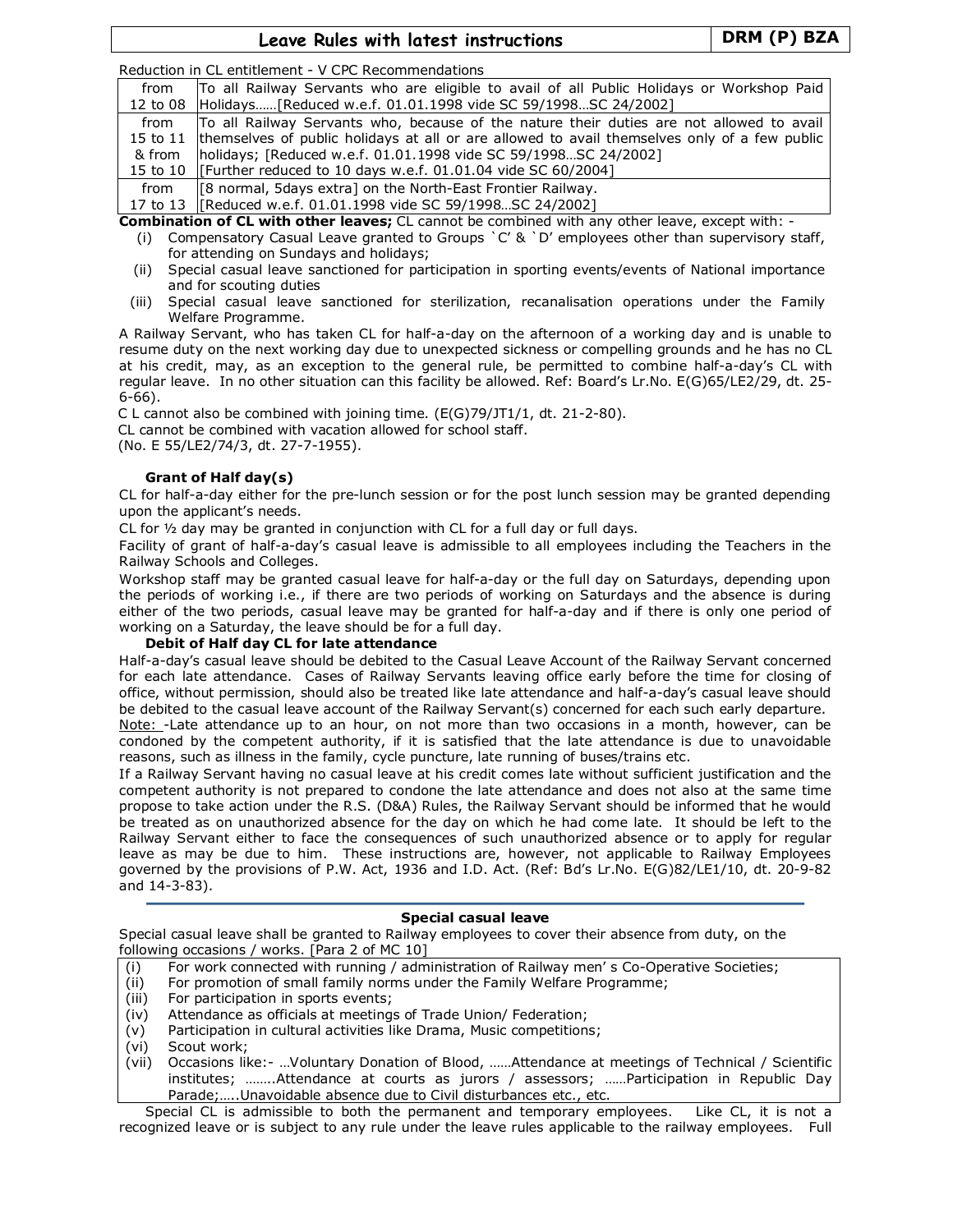# Leave Rules with latest instructions | DRM (P) BZA

pay is admissible during the period when the employee is on special CL. Special CL can be sanctioned with retrospective effect also.

Special CL cannot be combined with ordinary CL and regular leave, except in certain cases, where the combination is allowed. [Paras 2.1, 2.2 of MC 10]

# Grant of Spl.CL….Family Welfare Scheme:

| Point No.1 Male Railway Employee.                                                     |                                                                                                               |
|---------------------------------------------------------------------------------------|---------------------------------------------------------------------------------------------------------------|
| <b>NATURE</b>                                                                         | No. of days of Spl. CL admissible                                                                             |
| Self-Vasectomy operation 1 <sup>st</sup> time.                                        | Not exceeding six working days. Sundays and closed                                                            |
| Self-Vasectomy operation 2 <sup>nd</sup> time due to                                  | holidays intervening should be ignored. Six days on                                                           |
| the failure of the first operation.                                                   | production of certificate from the medical authority                                                          |
|                                                                                       | concerned that the second operation was done, due to the<br>failure of the first.                             |
| HUSBAND' s VASECTOMY                                                                  | One day Spl CL to a woman railway employee (on the day                                                        |
| [w.e.f. 02-06-1988]                                                                   | whom the husband of a Railway Servant undergoes for his                                                       |
| (No.84/H(FW)/9/1 dt.28-7-88)                                                          | vasectomy) will be given to her to attend her husband.                                                        |
|                                                                                       | Post-vasectomy complicationsBd's lrs No.78/H(FW)/9/5 dt.15-2-79,No.78/H(FW)/9/5 dt.11-6-81 &                  |
| No.77/H(FW)/9/5 dt. 2-2-78.)                                                          |                                                                                                               |
| Self hospitalization due to post Vasectomy                                            | Additional special casual leave, as may be required to cover                                                  |
| complications                                                                         | the period for which the employee is hospitalized, subject to                                                 |
|                                                                                       | production of certificate from the concerned hospital                                                         |
|                                                                                       | authority/medical attendant.                                                                                  |
| Outdoor treatment for post vasectomy<br>complications                                 | Not more than 7 (seven) days Spl CL., subject to production<br>of medical certificate.                        |
| Tubectomy either puerperal<br>or<br>non-                                              | Seven days to attend on his wife.                                                                             |
| puerperal-For the 1 <sup>st</sup> time Or second time,                                | Where the operation has been performed for the second                                                         |
| undergone by his wife.                                                                | time due to the failure of the first the production of a                                                      |
|                                                                                       | medical certificate to that effect from the medical authority                                                 |
|                                                                                       | concerned is necessary for the grant of special casual leave.                                                 |
| Tubectomy/ Salpingectomy<br>operation                                                 | 7 days, subject to production of medical certificate stating                                                  |
| undergone by his wife after (MTP) medical                                             | that the employee's wife has undergone Tubectomy/                                                             |
| termination of pregnancy.                                                             | Salpingectomy after MTP. (No.78/H(FW)/9/5 dt.17-1-81 &                                                        |
|                                                                                       | No.78/H(FW)/9/5 dt.16-6-81)                                                                                   |
| Sterilization of wife through<br>operation                                            | Seven days.                                                                                                   |
| under the Laparoscopic method.                                                        | (Ref: Board's letter No.84/H(FW)/9/1dt.14-3-84).                                                              |
| Point No.2 Married Female Employee.                                                   |                                                                                                               |
| Self Tubectomy operation                                                              | 14 (fourteen) days Spl CL in case of her 1 <sup>st</sup> Tubectomy OR                                         |
| $1st$ time. - Puerperal or non-puerperal.                                             | second time Tubectomy due to failure of 1 <sup>st</sup> operation,                                            |
| 2 <sup>nd</sup> time due to failure of the first.                                     | subject to production of a certificate from the concerned                                                     |
|                                                                                       | hospital authority/ medical attendant that the first operation                                                |
| In case of wife's Tubectomy                                                           | was a failure and a second operation was performed.<br>Railway employee will be granted 7 (seven) days Spl CL |
|                                                                                       | whether the Tubectomy is for the $1st$ time OR for the $2nd$                                                  |
|                                                                                       | time due to failure of 1 <sup>st</sup> Operation.                                                             |
| Post-Tubectomy complications.<br>(Ref:                                                | Board's letter No.78/H(FW)/9/5 dt.15-2-79, 17-1-81, No.                                                       |
| E.78/H(FW)/9/5 dt.11-6-81, No.77/HF(W)/9/5 dt.2-2-78).                                |                                                                                                               |
| Self hospitalization due to post Tubectomy                                            | Full period of Hospitalization, as may be needed to cover                                                     |
| complications                                                                         | the period of hospitalization subject to production of                                                        |
|                                                                                       | certificate from the concerned hospital authority/medical                                                     |
|                                                                                       | attendant.                                                                                                    |
| Outdoor treatment for post Tubectomy                                                  | Maximum of fourteen days, where due to post-operational                                                       |
| complications                                                                         | complications, the employee is not fit to resume duties but                                                   |
|                                                                                       | not hospitalized, subject to production of medical certificate                                                |
|                                                                                       | from the appropriate authority.                                                                               |
| Women Rly Employees who undergo                                                       | 14 (fourteen) days Spl CL.                                                                                    |
| Salpingectomy operation after MTP.                                                    | 7 (Seven) days Spl CL to her husband                                                                          |
| Sterilization through operation under the                                             | Fourteen days.                                                                                                |
| Laparoscopic method.                                                                  | (No. 84/ H(FW)/ 9/ 1dt.7/14.3.84)                                                                             |
| Vasectomy operation on husband. No.84 /H                                              | One day - the day on which the husband undergoes the                                                          |
| (FW) / 9/1 dt.28-7-88)                                                                | Operation.                                                                                                    |
| <b>Insertion of I.U.D.</b>                                                            |                                                                                                               |
| (Insertion of I.U.D.) (No.76/ HF (W)/9/6 dt.<br>29/30-5-76 & No.78/H(FW)/9/5 dt.11-6- | ---One day on the day of insertion.<br>---Also admissible one day, on the day of re-insertion.                |
| 81).                                                                                  |                                                                                                               |

### Point No: 3… Recanalisation

Twenty-one days or actual period of hospitalization as certified by the medical attendant, whichever is less. The request for grant of special CL should be supported by the Doctor, who performed the Operation, indicating that hospitalization for the period stipulated was necessary for the operation and